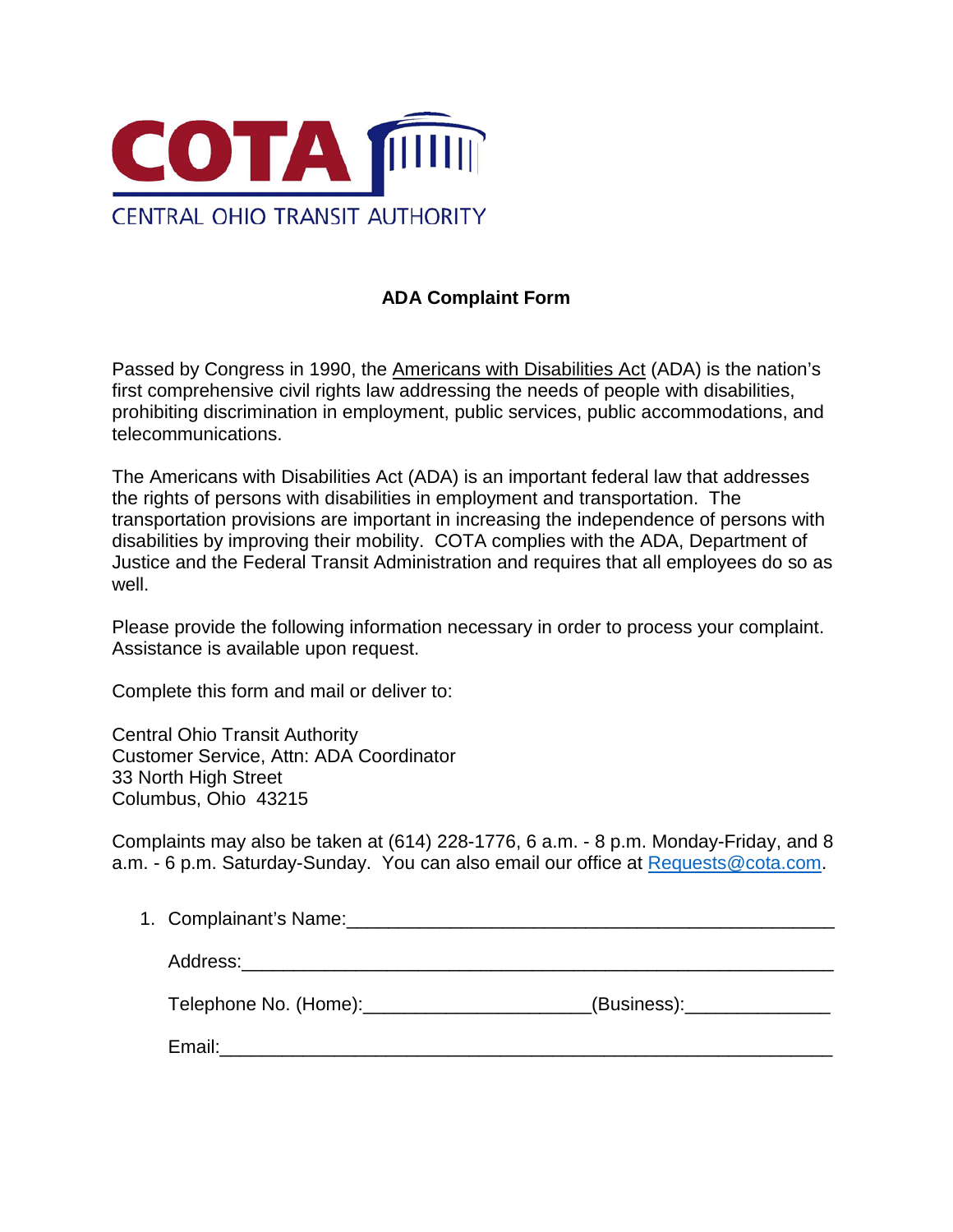2. Best method to contact you:



3. Accessible format requirements:

| Large Print    |
|----------------|
| Not Applicable |
| Other:         |

4. Are you filing this complaint on your own behalf?



If no, please answer questions 5 and 6 below.

5. Name, address and relationship of the person for whom you are complaining:

| Name:         |  |  |
|---------------|--|--|
| Address:      |  |  |
| Relationship: |  |  |

\_\_\_\_\_\_\_\_\_\_\_\_\_\_\_\_\_\_\_\_\_\_\_\_\_\_\_\_\_\_\_\_\_\_\_\_\_\_\_\_\_\_\_\_\_\_\_\_\_\_\_\_\_\_\_\_\_\_\_\_\_\_\_\_\_\_\_\_\_\_

\_\_\_\_\_\_\_\_\_\_\_\_\_\_\_\_\_\_\_\_\_\_\_\_\_\_\_\_\_\_\_\_\_\_\_\_\_\_\_\_\_\_\_\_\_\_\_\_\_\_\_\_\_\_\_\_\_\_\_\_\_\_\_\_\_\_\_\_\_\_

6. Please explain why you have filed for another person:

7. Have you previously filed an ADA complaint with COTA?



8. Date of incident when alleged discrimination occurred: \_\_\_\_\_\_\_\_\_\_\_\_\_\_\_\_\_\_\_\_\_\_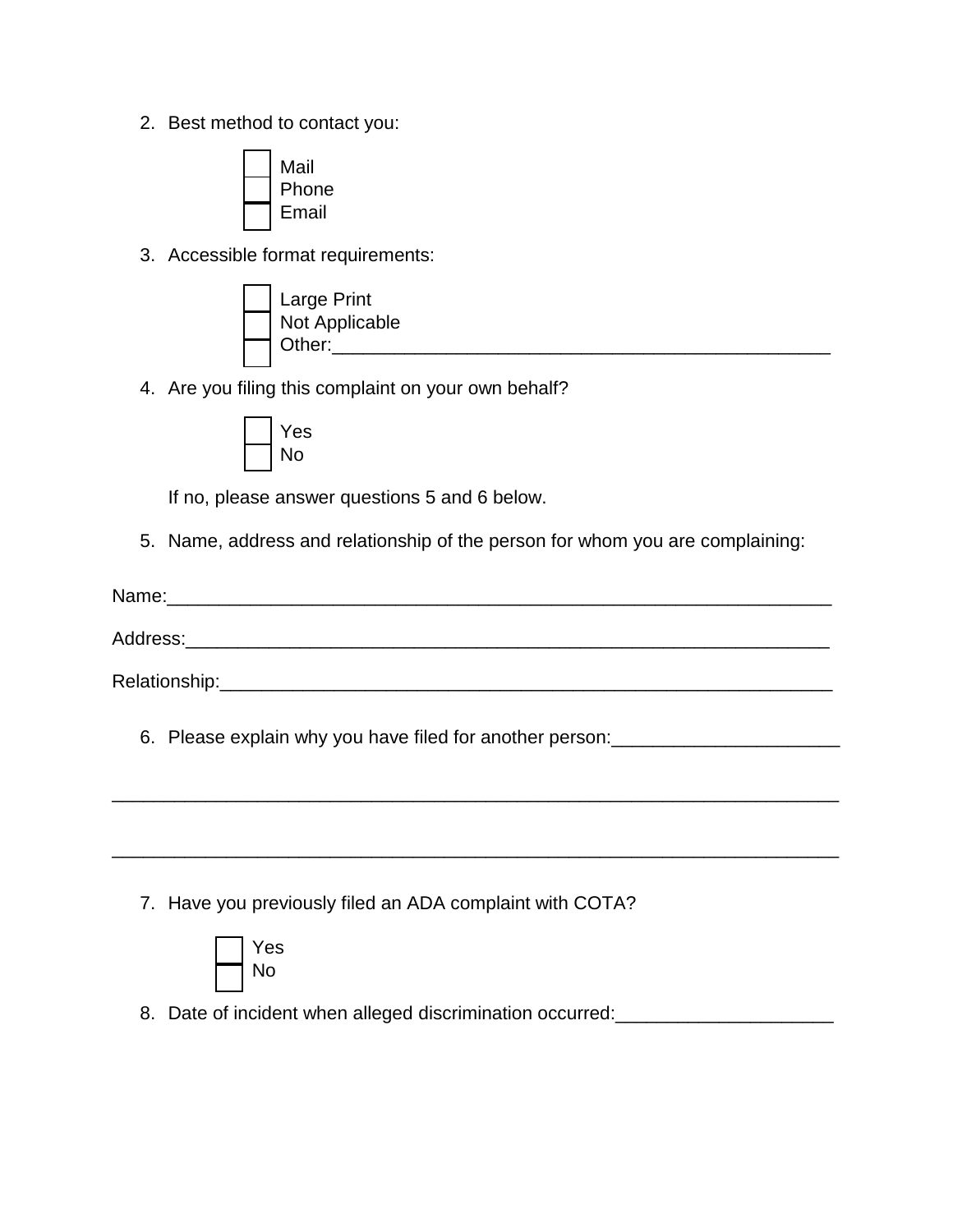9. Describe how you were discriminated against. What happened and who was responsible? Please provide the location of the incident, bus number and line. For additional space, attach additional sheets of paper or use back of the form.

\_\_\_\_\_\_\_\_\_\_\_\_\_\_\_\_\_\_\_\_\_\_\_\_\_\_\_\_\_\_\_\_\_\_\_\_\_\_\_\_\_\_\_\_\_\_\_\_\_\_\_\_\_\_\_\_\_\_\_\_\_\_\_\_\_\_\_\_\_\_

\_\_\_\_\_\_\_\_\_\_\_\_\_\_\_\_\_\_\_\_\_\_\_\_\_\_\_\_\_\_\_\_\_\_\_\_\_\_\_\_\_\_\_\_\_\_\_\_\_\_\_\_\_\_\_\_\_\_\_\_\_\_\_\_\_\_\_\_\_\_

\_\_\_\_\_\_\_\_\_\_\_\_\_\_\_\_\_\_\_\_\_\_\_\_\_\_\_\_\_\_\_\_\_\_\_\_\_\_\_\_\_\_\_\_\_\_\_\_\_\_\_\_\_\_\_\_\_\_\_\_\_\_\_\_\_\_\_\_\_\_

\_\_\_\_\_\_\_\_\_\_\_\_\_\_\_\_\_\_\_\_\_\_\_\_\_\_\_\_\_\_\_\_\_\_\_\_\_\_\_\_\_\_\_\_\_\_\_\_\_\_\_\_\_\_\_\_\_\_\_\_\_\_\_\_\_\_\_\_\_\_

10.Witnesses? Please provide their contact information.

| Witness 1:                                                                            |                                                                                                                                                                                                                                |                                                                                                                                                                                                                                |  |  |  |  |
|---------------------------------------------------------------------------------------|--------------------------------------------------------------------------------------------------------------------------------------------------------------------------------------------------------------------------------|--------------------------------------------------------------------------------------------------------------------------------------------------------------------------------------------------------------------------------|--|--|--|--|
|                                                                                       |                                                                                                                                                                                                                                |                                                                                                                                                                                                                                |  |  |  |  |
|                                                                                       |                                                                                                                                                                                                                                |                                                                                                                                                                                                                                |  |  |  |  |
|                                                                                       |                                                                                                                                                                                                                                | Witness 2: Name: Name: Name: Name: Name: Name: Name: Name: Name: Name: Name: Name: Name: Name: Name: Name: Name: Name: Name: Name: Name: Name: Name: Name: Name: Name: Name: Name: Name: Name: Name: Name: Name: Name: Name: N |  |  |  |  |
|                                                                                       |                                                                                                                                                                                                                                |                                                                                                                                                                                                                                |  |  |  |  |
|                                                                                       |                                                                                                                                                                                                                                |                                                                                                                                                                                                                                |  |  |  |  |
|                                                                                       | Witness 3: Name: Name: Name: Name: Name: Name: Name: Name: Name: Name: Name: Name: Name: Name: Name: Name: Name: Name: Name: Name: Name: Name: Name: Name: Name: Name: Name: Name: Name: Name: Name: Name: Name: Name: Name: N |                                                                                                                                                                                                                                |  |  |  |  |
|                                                                                       |                                                                                                                                                                                                                                |                                                                                                                                                                                                                                |  |  |  |  |
|                                                                                       |                                                                                                                                                                                                                                | Telephone No. (Home): (Business): (2009)                                                                                                                                                                                       |  |  |  |  |
| 11. Have you filed this complaint with another federal, state, or local agency?       |                                                                                                                                                                                                                                |                                                                                                                                                                                                                                |  |  |  |  |
|                                                                                       | Yes                                                                                                                                                                                                                            |                                                                                                                                                                                                                                |  |  |  |  |
|                                                                                       | No                                                                                                                                                                                                                             |                                                                                                                                                                                                                                |  |  |  |  |
|                                                                                       |                                                                                                                                                                                                                                |                                                                                                                                                                                                                                |  |  |  |  |
| 12. If yes, please indicate where the complaint was filed and the contact information |                                                                                                                                                                                                                                |                                                                                                                                                                                                                                |  |  |  |  |
|                                                                                       |                                                                                                                                                                                                                                |                                                                                                                                                                                                                                |  |  |  |  |
|                                                                                       |                                                                                                                                                                                                                                |                                                                                                                                                                                                                                |  |  |  |  |
|                                                                                       |                                                                                                                                                                                                                                |                                                                                                                                                                                                                                |  |  |  |  |
|                                                                                       |                                                                                                                                                                                                                                |                                                                                                                                                                                                                                |  |  |  |  |
|                                                                                       |                                                                                                                                                                                                                                | Telephone No. (Home): _____________________(Business): _________________________                                                                                                                                               |  |  |  |  |
|                                                                                       |                                                                                                                                                                                                                                |                                                                                                                                                                                                                                |  |  |  |  |